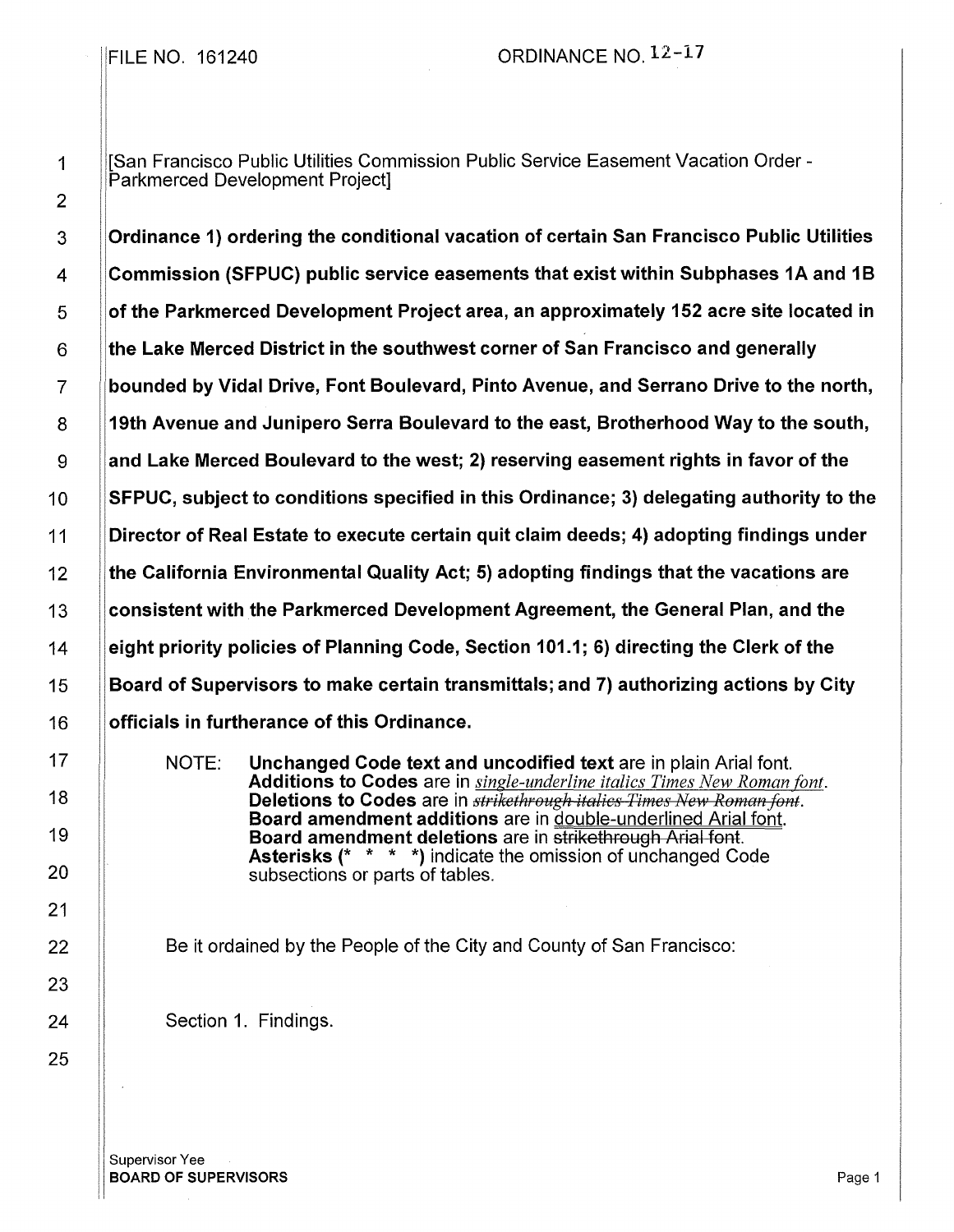(a) On February 10, 2011, at a duly noticed public hearing, the Planning Commission certified the Final Environmental Impact Report ("Final EIR") for the Parkmerced Mixed-Use Development Project (the "Project"), by Motion No. 18269, finding that the Final EIR reflects the independent judgment and analysis of the City and County of San Francisco, is adequate, accurate and objective, contains no significant revisions to the Draft EIR, and the content of the FEIR and the procedures through which the Final EIR was prepared, publicized and reviewed comply with the provisions of the California Environmental Quality Act (California Public Resources Code Sections 21000 et seq., "CEQA"), the State CEQA Guidelines (California Code of Regulations Title 14 Sections 15000 et seq.), and Chapter 31 of the San Francisco Administrative Code ("Chapter 31").

(b) At the same hearing at which the Planning Commission certified the Final EIR, the Planning Commission by Motion No. 18270 adopted findings, as required by CEQA, regarding the alternatives, mitigation measures, and significant environmental effects analyzed in the Final EIR, a statement of overriding considerations for approval of the Project, and a proposed mitigation monitoring and reporting program (collectively, "CEQA Findings").

(c) On May 24, 2011, at a duly noticed public hearing, the Board of Supervisors reviewed and considered the Final EIR on appeal. By Motion No. M11-83, the Board of Supervisors upheld the Planning Commission's certification of the Final EIR and found the Final EIR to be complete, adequate and objective and reflecting the independent judgment of the City and in compliance with CEQA and the State CEQA Guidelines (California Code of Regulations Title 14 Sections 15000 et seq.).

(d) On June 7, 2011, at a duly noticed public hearing, the Board of Supervisors considered the Project's approvals, which included amendments to the City's General Plan (approved by Ordinance No. 92-11), Zoning Map (approved by Ordinance No. 91-11), and Planning Code (approved by Ordinance No. 90-11), as well as approval of a Development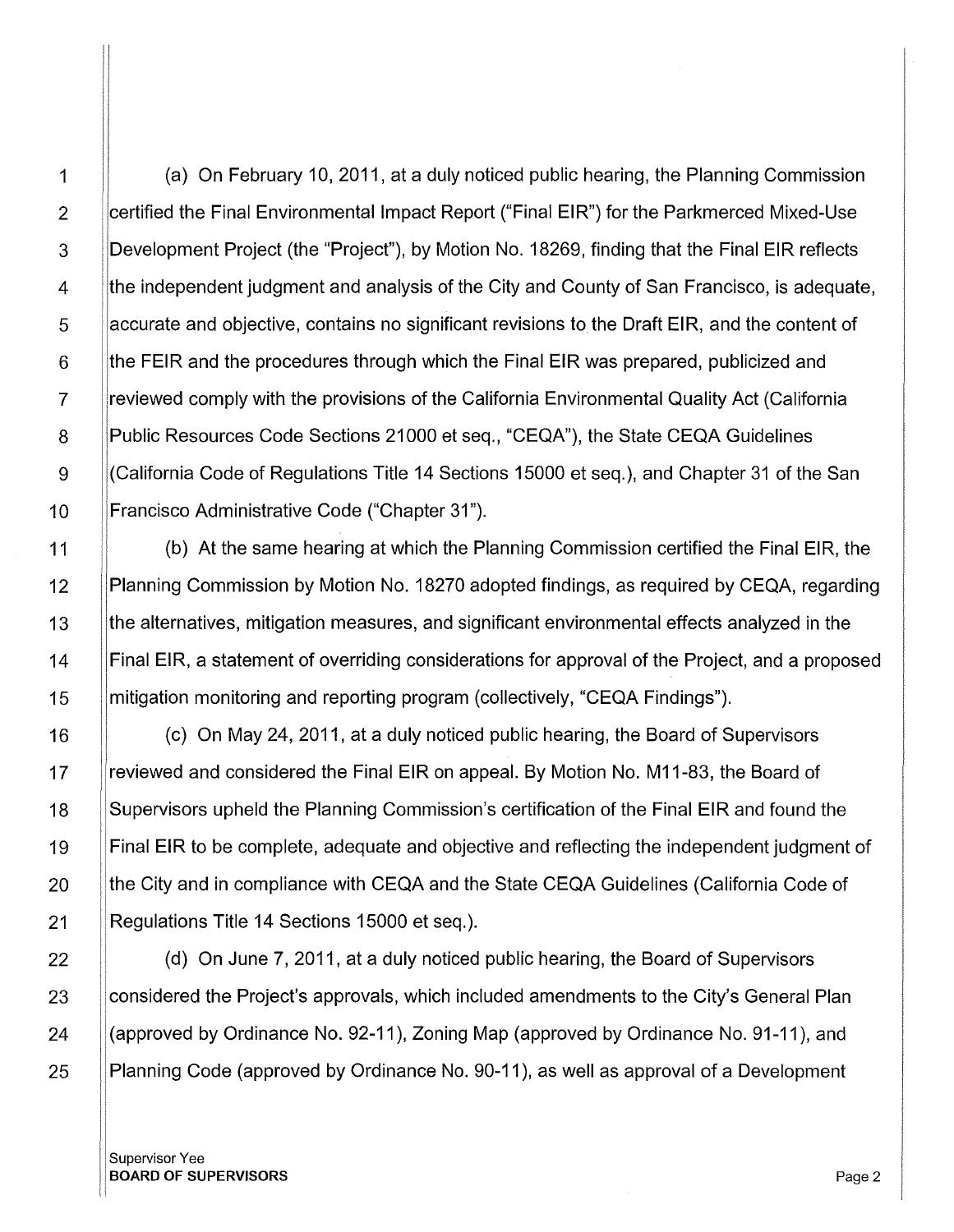[Agreement, approved on June 7, 2011 by Ordinance No. 89-11 (the "Development !Agreement") (collectively, the "Project Approvals"). Ordinance No. 89-11 is on file with the Clerk of the Board in File No. 110300 and is incorporated herein by reference. The SFPUC Commission on June 14, 2011 adopted a consent to the Development Agreement (SFPUC I Commission Resolution No. 11-0091 ).

(e) In approving the Project, including in its approval of the Development Agreement by Ordinance No. 89-11, the Board of Supervisors adopted the Planning Commission's CEQA Findings as its own and incorporated them by reference. In so doing, the Board of Supervisors approved and endorsed the Mitigation Monitoring and Reporting Program ("MMRP") for implementation by other City departments and recommended for adoption those mitigation measures that are enforceable by agencies other than City departments. A copy of the CEQA Findings and the Mitigation Monitoring and Reporting Program is on file with the Clerk of the Board in File No. 110300 and is incorporated herein by reference.

(f) Section 6.1.1 of the Development Agreement requires that the City convey to Project Sponsor any real property needed in connection with the development of an approved Development Phase for the Project, following vacation and abandonment of any public rights and relocation of any utilities in such real property. The Planning Director approved Development Phase 1 of the Project on June 3, 2015. Development Phase 1 is comprised of four Subphases (1A, 1B, 1C, and 1D).

(g) On February 20, 2015, Parkmerced Owner, LLC (together, with its successors and assigns, the "Project Sponsor") submitted three applications for tentative subdivision maps pursuant to the requirements of the California Subdivision Map Act for Subphases 1A and 1 B of the Project. On August 21, 2015, Public Works ("PW") pursuant to PW Order No. 183946 conditionally approved such tentative maps: (1) Tentative Map No. 8530 requested approval to subdivide Assessor's Blocks 7326, 7330, 7331, 7364, 7365, 7366 and 7370 (Parkmerced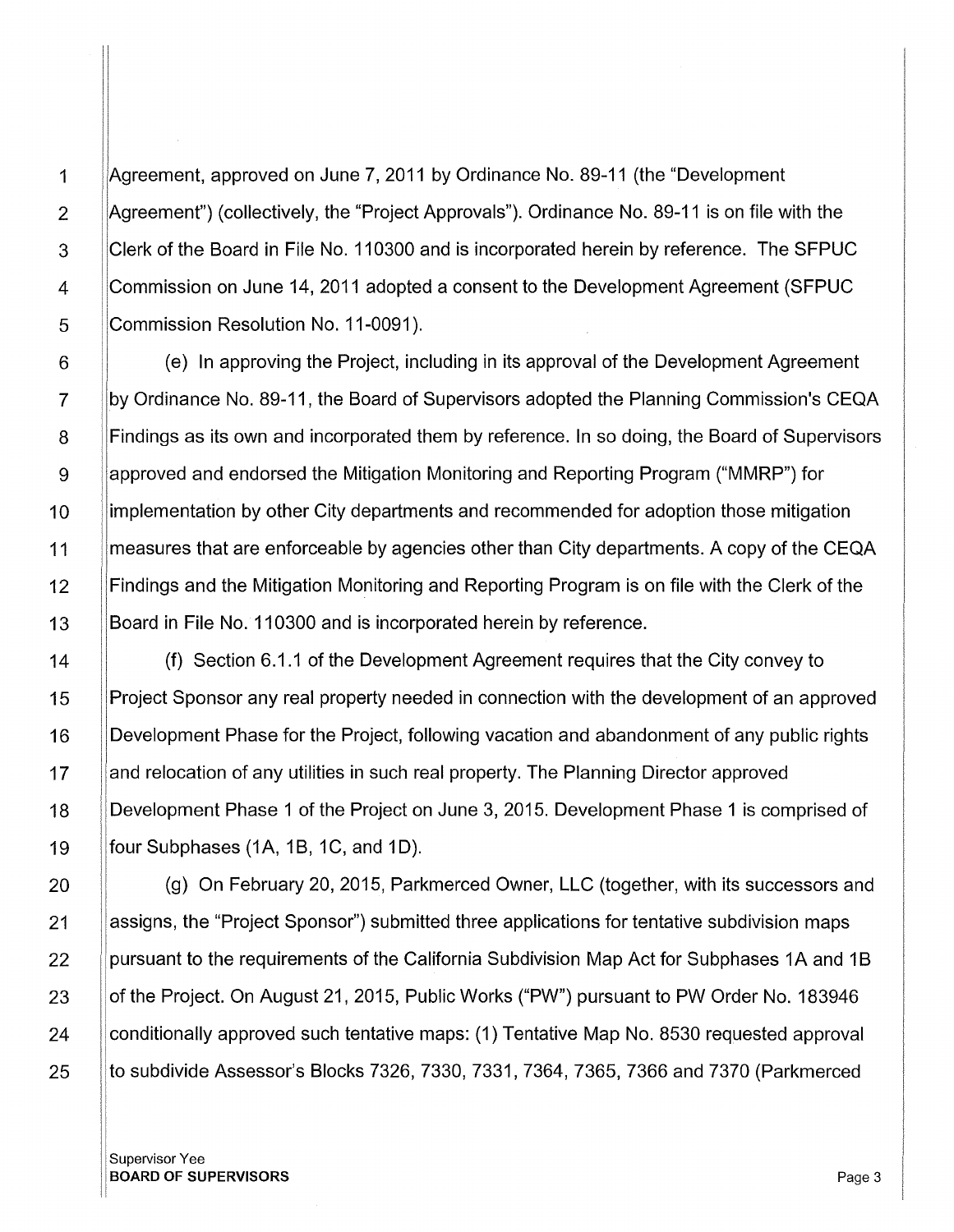1 Planning Blocks 20, 21S, and 22); (2) Tentative Map No. 8531 requested approval to 2 subdivide Assessor's Block 7335 (Parkmerced Planning Block 6); and (3) Tentative Map No. 3 8532 requested approval to subdivide Assessor's Block 7308 (Parkmerced Planning Block 1) 4 | Collectively, the "Subphase 1A and 1B Tentative Maps"). The Project Sponsor is currently 5 | processing with PW the approval of a final subdivision map for each of the Subphase 1A and  $6$  | 1B Tentative Maps (each, a "Final Map").

7 | (h) Subphases 1A and 1B of the Project involve the conditional vacation of certain 8 | public service easements (including sewer, storm drain, and water line easements) owned by 9 the San Francisco Public Utilities Commission located within and outside of existing streets 10 | (the "Public Utility Easements"). The SFPUC Vacation Area is shown in Public Works SUR 11 Map Nos. 2016-005, 2016-007, 2016-008, 2016-009, 2016-010, 2016-011, 2016-012, 2016- 12 013, 2016-014, 2016-015, 2016-016, 2016-020, and 2016-021. Copies of such maps are on 13 **Fille with the Clerk of the Board in File No. 161240 and are incorporated herein by reference.** 

14 (i) On December 13, 2016, the Board of Supervisors adopted Resolution No. 525-16 15 (the "Resolution of Intention"), a copy of which is on file with the Clerk of the Board of 16 Supervisors in File No. 161239, declaring the intention of the Board to conditionally vacate the 17 | Public Utility Easements.

18 | (i) The Clerk of the Board of Supervisors published the Resolution of Intent in the 19 manner required by law, and the Director of PW posted the Resolution of Intent in the manner 20  $\parallel$  required by law.

21 (k) When the Board of Supervisors held a duly noticed public hearing on this public 22 | utility vacation order on January 10, 2017, the Board received public comment regarding the 23 | vacation of the Public Utility Easements.

24 | (I) The vacation of the Public Utility Easements is necessary to implement the Project, 25 | to fulfill the objectives and requirements of the Development Agreement, and to fulfill the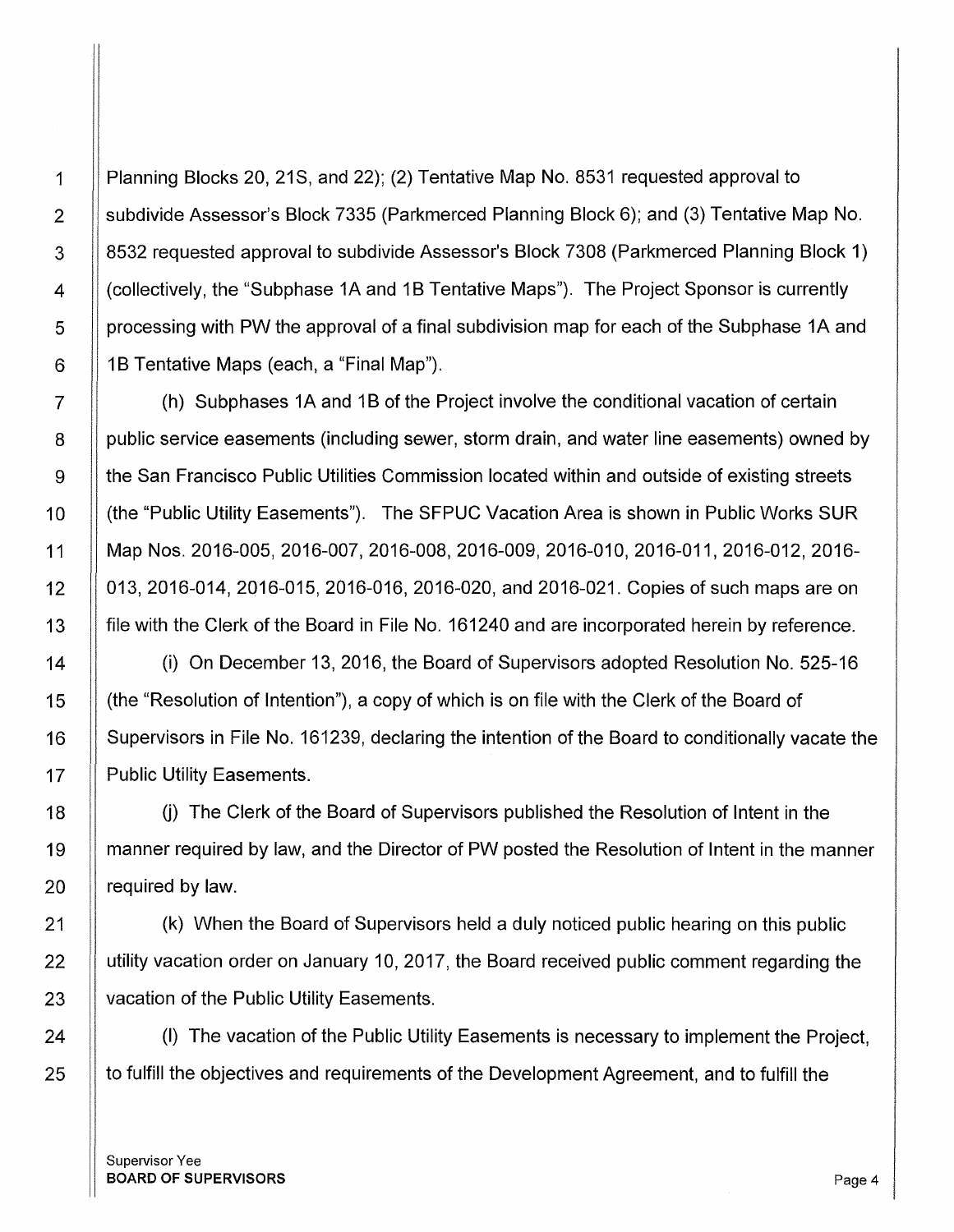objectives of the Parkmerced Special Use District (Planning Code Section 249.64). The proposed vacations and other actions contemplated herein implement the Project vested by the Project Approvals, including the construction of buildings and streets consistent with the I /Parkmerced Design Standards and Guidelines, the Parkmerced Transportation Plan, and the I Parkmerced Infrastructure Report, all of which are incorporated by reference into the Development Agreement.

(m) The City proposes to quitclaim its interest in the Public Utility Easements to the Project Sponsor, consistent with Development Agreement Section 6.1.1.

I (n) Because certain of the easements will remain in use until specified times, no portion of the Public Utility Easements shall be vacated until the Project Sponsor provides PW with an acceptable Public Improvement Agreement ("PIA") pursuant to Section 1351 of the San Francisco Subdivision Code and the Subdivision Map Act for all improvements within the Final Map or required for development of the area shown in the Final Map prior to approval of a Final Map or issuance of a Street Improvement Permit for Subphases 1A or 1B of the Project, whichever is earlier. Such PIA shall address security provisions and provide interim easements or licenses via separate offer, such that the City can complete the improvements if the Project Sponsor fails to do so.

( o) On October 25, 2016, after a duly noticed public hearing, the San Francisco Public Utilities Commission in Resolution No. 16-0224, determined that the Public Utility Easements were surplus and unnecessary for public utility purposes, and therefore recommended that the Board of Supervisors terminate and vacate such easements subject to 1the conditions in this ordinance and authorize the General Manager of the SFPUC to quitclaim these real property interests. A copy of this resolution is on file with the Clerk of the Board of Supervisors in File No. 161240.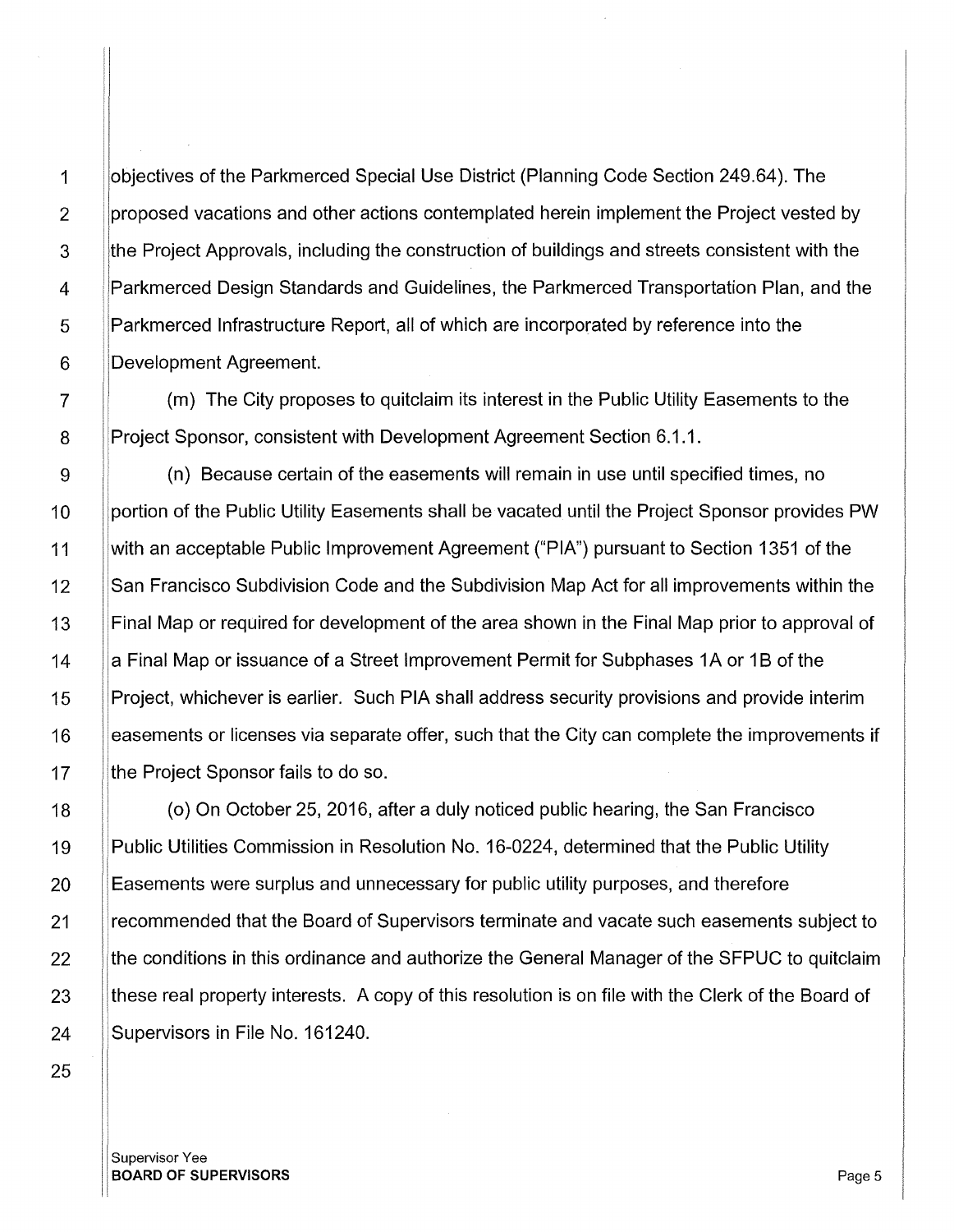1 (p) The Board of Supervisors finds that the actions proposed herein are consistent with 2  $\parallel$   $\parallel$  and within the scope of the Project analyzed in the Final EIR and subject to the CEQA 3  $\parallel$   $\parallel$  Findings. The Board of Supervisors further finds that no substantial changes are proposed in i 4 | the Project and no substantial changes have occurred with respect to the circumstances I 5 I lunder which this Project will be undertaken that would cause new significant environmental I  $6$  | effects or a substantial increase in the severity of previously identified effects, and there is no 7 !new information of substantial importance showing that the Project would have any significant I 8 | effects not discussed in the Project environmental impact report, that significant effects would 9 | be substantially more severe, or that new or different mitigation measures or alternatives 10 Would substantially reduce one or more significant effects of the Project. The Board affirms 11 the Planning Department's determination that an addendum to the Final EIR is not required 12 **due to any changes in the Project or the Project's circumstances.** 

13 13 (a) In a letter dated November 14, 2016 (the "Planning Letter"), the Planning 14 **Department determined that the proposed vacations and other actions contemplated herein** 15 are on balance consistent with the General Plan and with the Eight Priority Policies of City 16 | Planning Code Section 101.1, comply with applicable provisions of the Planning Code, and 17 | are consistent with the Project as defined in the Development Agreement and the Project 18 Approvals. A copy of said letter is on file with the Clerk of the Board in File No. 161240 and is 19 incorporated herein by reference. The Board of Supervisors adopts as its own the consistency  $20$  ||findings of the Planning Letter.

21 | (r) These pubic easement vacation actions are conducted under the general vacation 22 Procedures of the California Public Streets, Highways and Service Easements Vacation Law 23 (California Streets and Highways Code Sections 8300 et seq.) and San Francisco Public 24 Works Code Section 787(a).

Supervisor Yee **BOARD OF SUPERVISORS Page 6**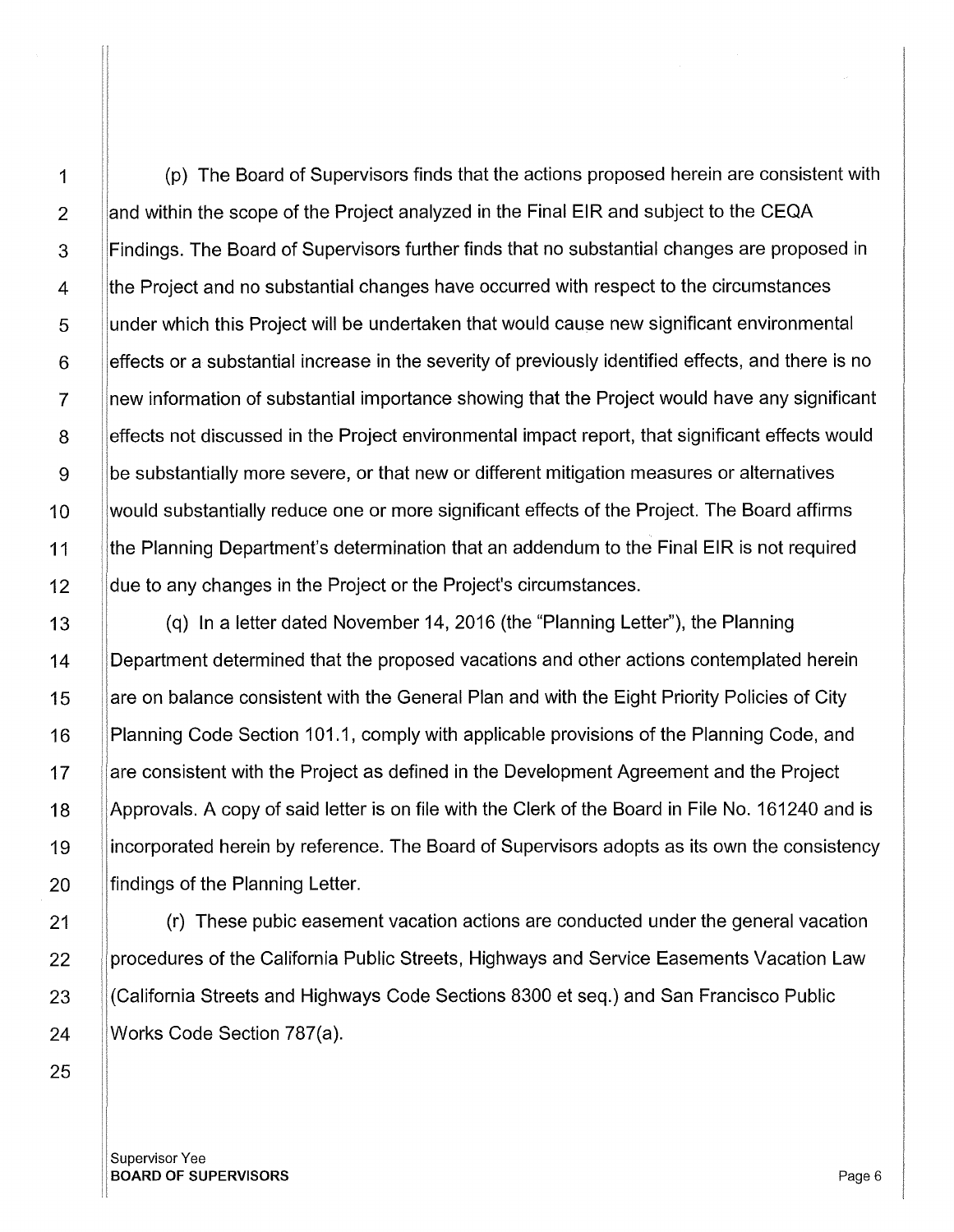1 (s) The Director of PW has prepared PW Order No. 185483, dated November 21, 2 2016, in regard to the vacations and other actions contemplated herein and makes the 3 following determinations: (1) upon satisfaction of the applicable condition or conditions 4 provided in Section 1(n), the respective Public Utility Easements will no longer be necessary 5 for the City's present or prospective public service easement purposes as all existing physical 6 public utilities located in the Public Utility Easements will be relocated to the satisfaction of the 7 City as part of the construction of the Project; (2) with the exception of those public easements 8 | noted in Sections 3(a) below, the public interest, convenience, and necessity do not require 9 | any easements or other rights be reserved for any public utility facilities that are in place in the 10 Public Utility Easements and that any rights based upon any such public utility facilities shall 11 be extinguished automatically upon the effectiveness of the vacation; (3) in accordance with 12 California Streets and Highways Code Section 892, for those portions of the Public Utility 13 Easements to be conditionally vacated identified in Section 1(n) above, upon satisfaction of 14 the applicable condition or conditions, the respective Public Utility Easements will no longer by I 15 useful as a non-motorized transportation facility, as defined in Section 887, because the 16 |Development Agreement requires the dedication and construction of an extensive street, 17 bicycle path, pedestrian path, park, and trail system that is more extensive than the areas 18 being vacated hereby and that is designed to integrate with existing built streets in the 19 adjacent neighborhoods; and (4) it is a policy matter for the Board of Supervisors to quitclaim 20 **the City's interest in the Public Utility Easements to the Buyer, subject to the requirements of** 21 | the Development Agreement. A copy of the PW Order is on file with the Clerk of the Board of 22 Supervisors in File No. 161240 and is incorporated herein by reference.

23 **(b)** In addition, in the PW Order the PW Director recommended: (1) that the Board of 24 Supervisors adopt the legislation to vacate the Public Utility Easements; (2) that the Board of 25 Supervisors approve all actions set forth herein and previously taken by the Officers of the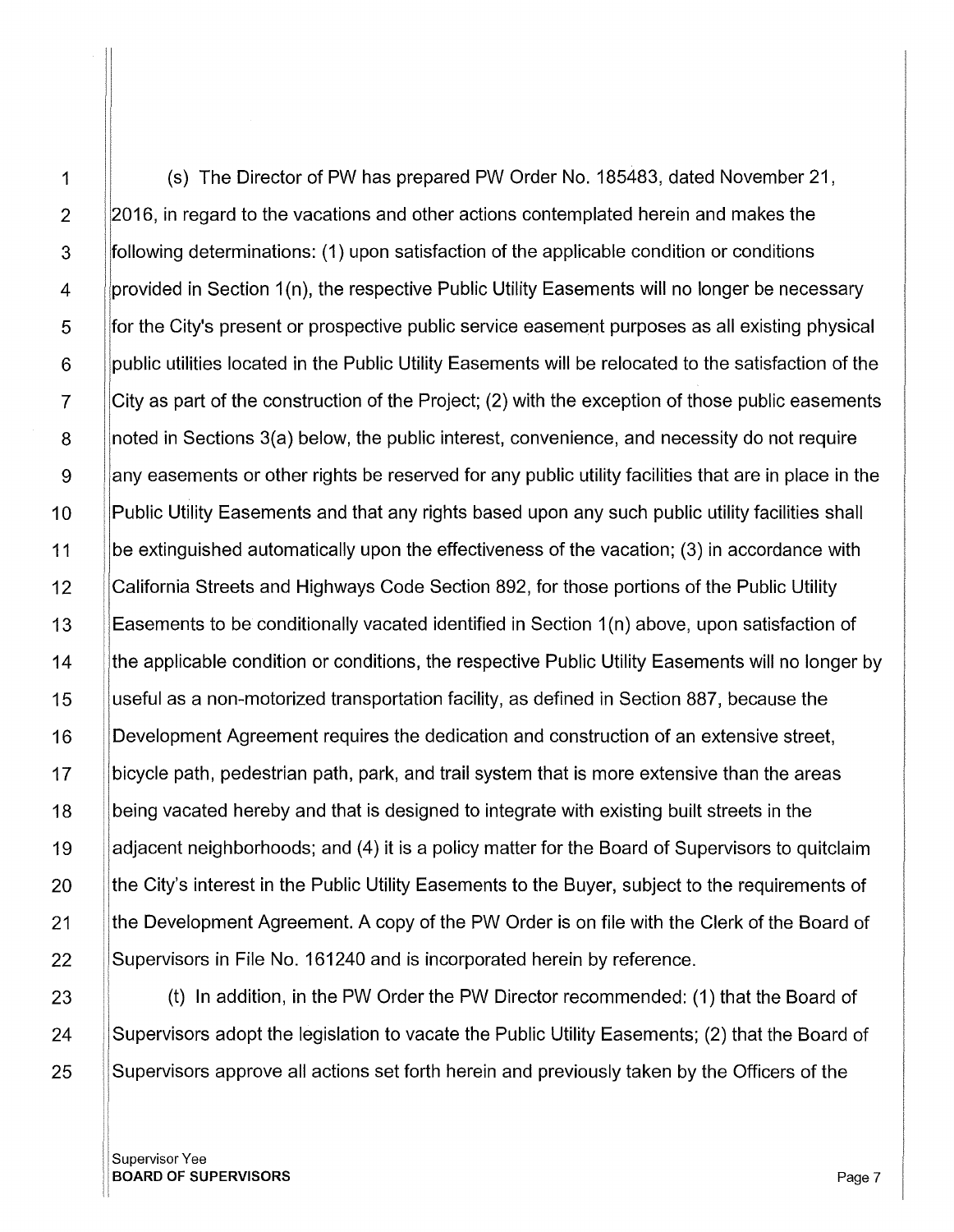21

1 City with respect to this vacation; (3) although the consent of all property owners adjacent to 2 **the Public Utility Easements was not obtained, the applicant made reasonable attempts to** 3 Supporting and obtain consent from all property owners adjacent to the Public Utility Easements 4 and the proposed street vacations do not deprive any private landowner of access to the built 5 | public street grid; and (4) that the Board of Supervisors authorize the Mayor, Clerk of the 6 Board, Director of Property, County Surveyor, Executive Directors of the Public Utilities 7 Commission, and Director of PW to take any and all actions which they or the City Attorney 8 May deem necessary or advisable to effectuate the purpose and intent of this ordinance.

g (u) In addition, solely for those Public Utility Easements shown on SUR Maps 2016- <sup>1</sup>o 005, 2016-011, 2016-013, 2016-015, and 2016-016, in the PW Order the PW Director 11 **determined that the public interest, convenience, and necessity require that the City reserve** 12 **from the vacation of the Public Utility Easements shown on SUR Maps 2016-005, 2016-011,** 13 2016-013, 2016-015, and 2016-016, non-exclusive easements for the benefit of the City for 14 Water main utilities located in, upon, and over the Public Utility Easements shown on SUR 15 Maps 2016-005, 2016-011, 2016-013, 2016-015, and 2016-016 in which the SFPUC's in- $16$  ||place and functioning utilities are located as of the effective date of this ordinance, to the 17 extent necessary to maintain, operate, repair, and remove existing lines of pipe and other 18 Convenient structures, equipment and fixtures for the operation by SFPUC of SFPUC utilities. 19 This reservation and the automatic extinguishment of the reservation to occur upon 20 Satisfaction of certain conditions are described in Section 3 below.

22 **Section 2. Public Utility Easement Vacation.** 

 $23$  (a) Except as set forth in Sections 3 and 4 below, the Board of Supervisors hereby 24 Vacates the Public Utility Easements in the manner described in Section  $(1)(m)$ , upon 25 Satisfaction of the conditions described in this ordinance and pursuant to California Streets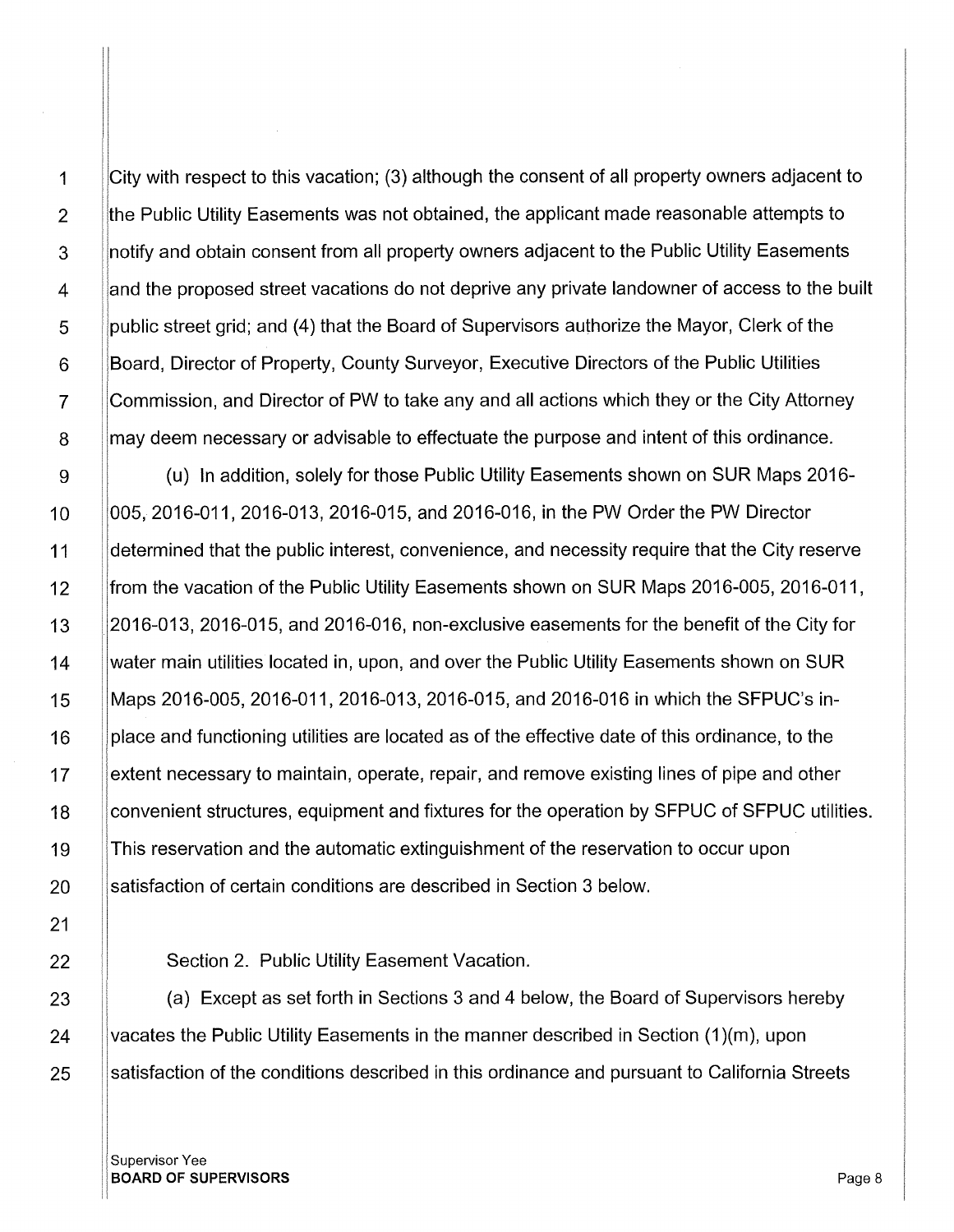1 and Highways Code Sections 8300 et seq. and San Francisco Public Works Code Section 2  $|787(a)|$ .

3 | (b) The Board of Supervisors hereby finds that the Public Utility Easements are 4 | ||unnecessary for present or prospective public use, subject to the conditions described in this 5 | | ordinance.

 $6$   $\parallel$  (c) The Board finds that the public interest, convenience, and necessity require that 7 **the Vacation Action be done as declared in this ordinance.** 

8 | (d) The Vacation Action shall be effective as to all of the Public Utility Easements upon g satisfaction of the conditions in Sections1, 3 and 4 and recording of the City's quitclaim deed 10 Ilin substantially the same form as the draft quitclaim deed on file with the Clerk of the Board of 11 Supervisors in File No. 161240.

Section 3. Conditions to the Vacation Action; Reservation and Easements.

(a) The vacation of the Public Utility Easements shown on SUR Maps 2016-005, 2016- 011, 2016-013, 2016-015, and 2016-016 are subject to the reservation of non-exclusive easements on the terms and conditions described in Section 1(n) above for the benefit of the City for the utilities that are located in, upon, or over any portion of the Public Utility Easements shown on SUR Maps 2016-005, 2016-011, 2016-013, 2016-015, and 2016-016 in which the SFPUC's respective in-place and functioning utilities are located, to the extent necessary to maintain, operate, repair, and remove existing lines of pipe and other convenient structures, equipment and fixtures for the operation of such utilities and also the rights to trim land cut down trees and brush that may be a hazard to the utilities. To the extent the nonexclusive easements described in this Section 3(a) have not previously merged into a fee interest held by the City, such non-exclusive easements reserved in this Section 3(a) shall be automatically extinguished when such alternative replacement facilities are completed to the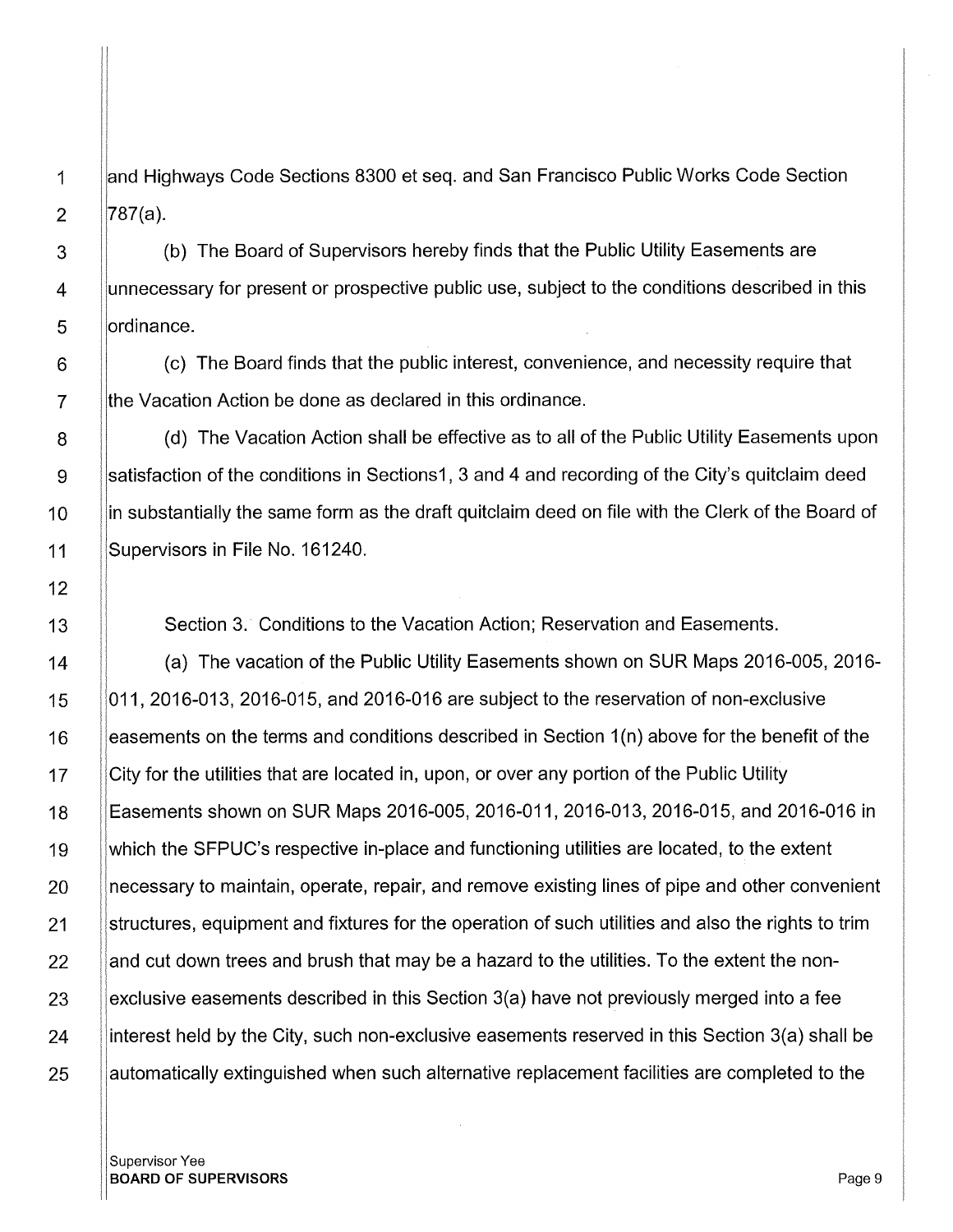1 Satisfaction of the City Engineer and the Board of Supervisors accepts the facilities. The City 2 Shall execute a quitclaim of any interest in any easement reserved under this Section  $3(a)$  and 3 Shall cause such quitclaim to be recorded against the subject property upon the fee title owner 4 demonstrating to the City that replacement utilities serving the affected area have been 5 substantially completed and operable. In the event a non-exclusive easement described in  $6$  ||this Section 3(a) has merged into the fee interest held by the City, such interest shall be deemed to be automatically extinguished and conveyed at the time the fee interest is 8 conveyed by the City to the Project Sponsor or any other transferee pursuant to the 9 Development Agreement.

10 | (b) The PIA shall provide that, prior the issuance of the first certificate of occupancy for 11 **the first building constructed as part of Development Phase 1 of the Project, the Project** 12 |Sponsor shall perform those actions as reasonably required by the City (which may include, 13 but not be limited to, execution of a quitclaim deed or performance of a quiet title action) to 14 Clarify that the City owns fee title to the public streets and/or the Public Utilities Easements in 15 **the Parkmerced Development Project as of the date of issuance of the said certificate of** 16 **loccupancy**.

17 | (c) Except as specifically provided in this ordinance and subject to the conditions set **forth in this Section 3 and in Section 4 of this ordinance, no easements or other rights are I** reserved for any public utility facilities that are in place in the Public Utility Easements and any  $\pm$   $\parallel$ rights based upon any such public utility facilities shall be extinguished upon the effectiveness **of the vacation hereunder.** 

23 **Section 4. Execution of Quitclaim Deeds and Delegation to Director of Real Estate.** 

24 (a) The Board of Supervisors hereby authorizes the Director of Real Estate to execute 25 City quitclaim deeds to the Project Sponsor for those portions of the Public Utility Easements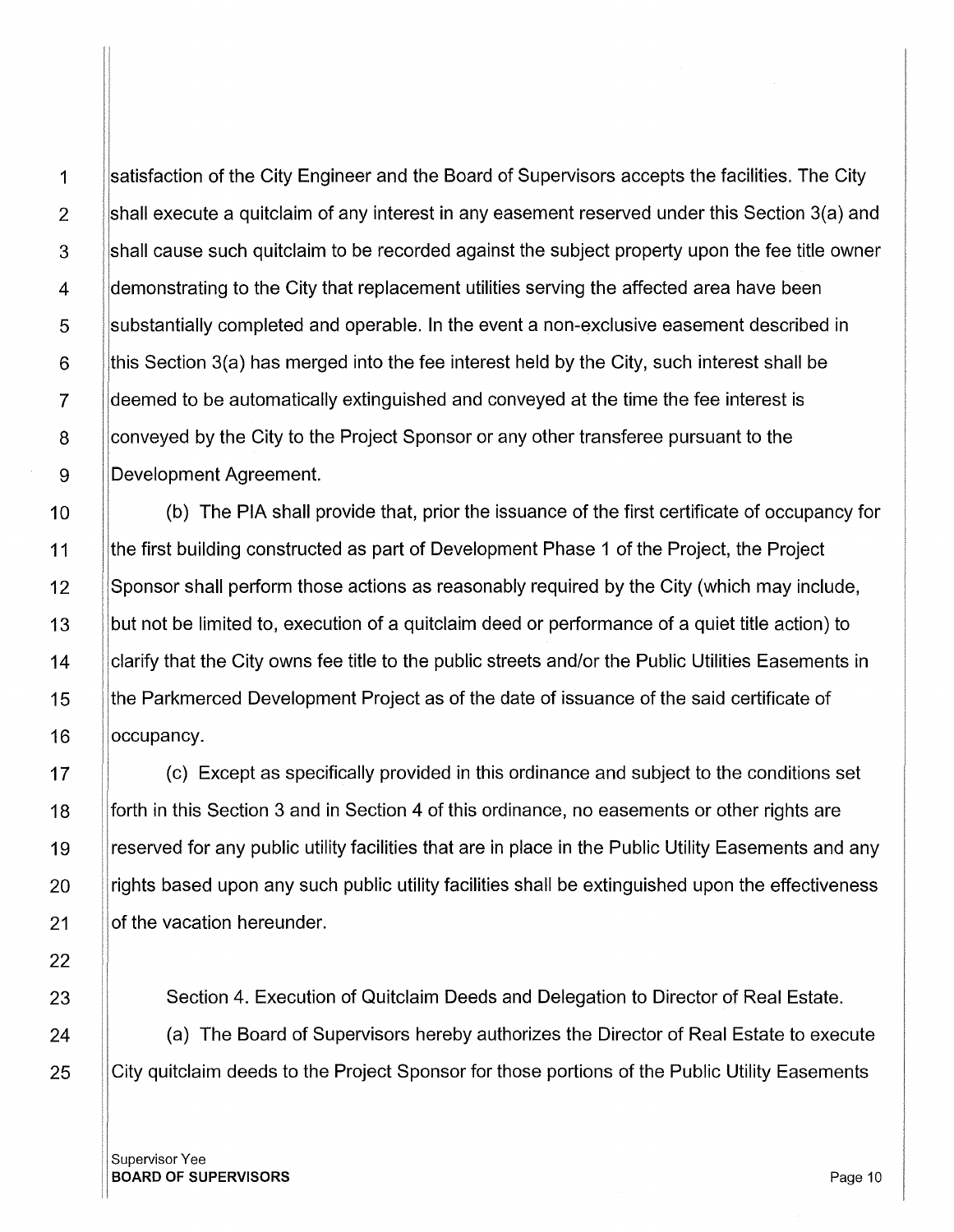1  $\parallel$  to be conditionally vacated (as described in Section (1)(n)) upon satisfaction of the applicable 2  $\vert$  conditions set forth in Section (1)(n).

3 (b) The quitclaim deeds executed pursuant to this Section 4 shall include the 4 | ||reservations of the non-exclusive easements to the City for City utilities described in Section 5 3. The Board hereby delegates to the Director of Real Estate, in cooperation with the County 6 Surveyor, the authority to prepare and record quitclaims pursuant to this ordinance so as to 7 **Fully implement the intent of this ordinance and to fully implement the Project.** 

9 | Section 5. The Board of Supervisors hereby directs the Clerk of the Board of 10 | Supervisors to transmit to the Director of PW certified copies of this ordinance, and the Board 11 | of Supervisors hereby urges the Director of PW to proceed in the manner required by law. 12 | The Clerk of the Board also is hereby directed to transmit to the Director of PW certified 13 Copies of this ordinance so that this ordinance may be recorded together with any other 14 **documents necessary to effectuate this ordinance.** 

16 | Section 6. The Mayor, Clerk of the Board, Director of Property, the General Manager 17 | of the San Francisco Public Utilities Commission, and Director of PW are hereby authorized 18 | and directed to take any and all actions which they or the City Attorney may deem necessary 19 Solon advisable in order to effectuate the purpose and intent of this ordinance (including, without 20 Illimitation, the filing of the ordinance in the Official Records of the City and County of San 21 Francisco, determination of the precise locations of the boundaries of quitclaims to be 22 **prepared and recorded pursuant to this ordinance, confirmation of satisfaction of any of the** 

Supervisor Yee **BOARD OF SUPERVISORS** Page 11 And the United States of the United States of the United States of the Page 11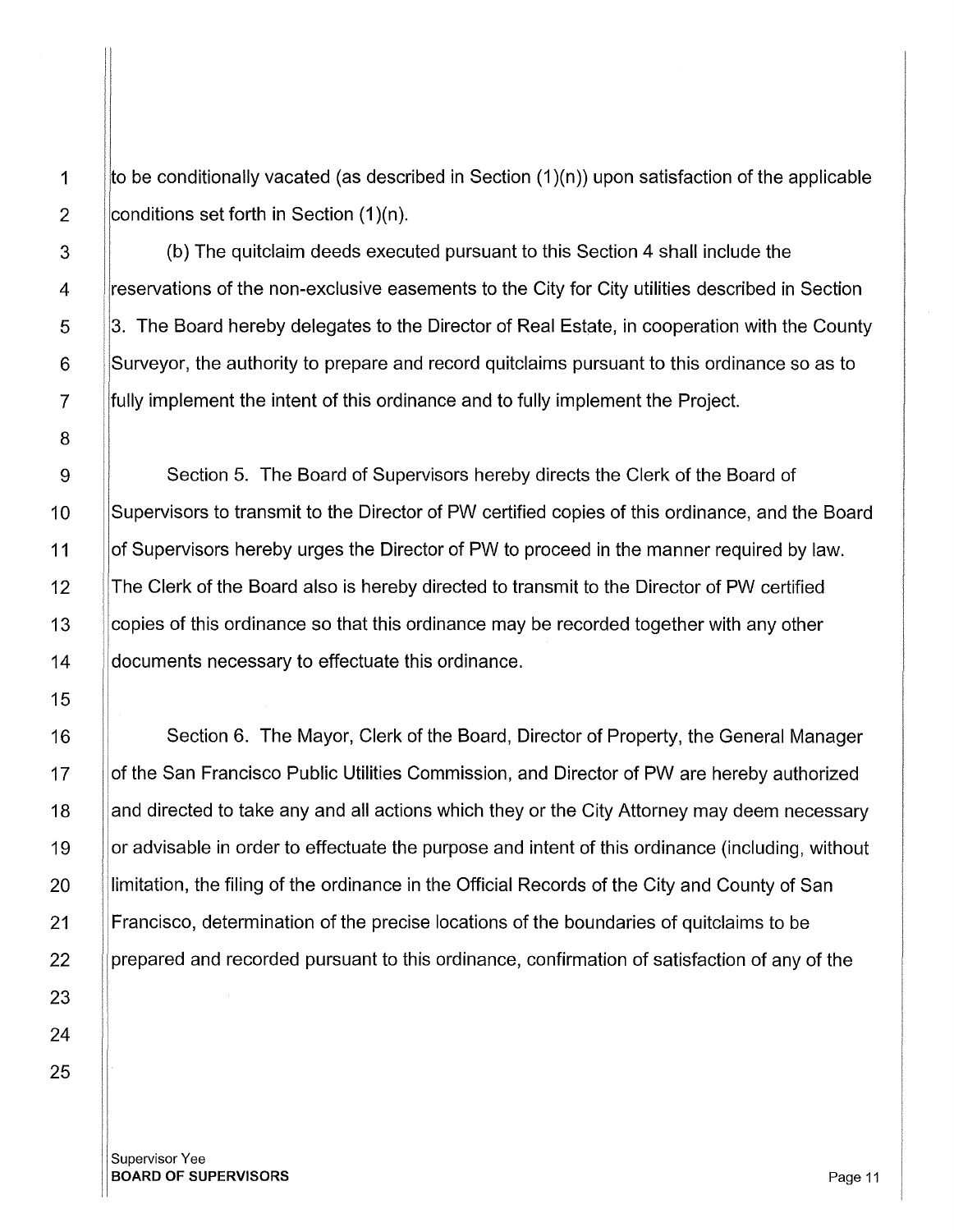1 | conditions to the effectiveness of the vacation of any portion of the Public Utility Easements 2  $\parallel$  hereunder, and confirmation of the reservation of easements pursuant to Section 3(a) of this 3 | ordinance and execution and delivery of any evidence of same, which shall be conclusive as  $4$   $\parallel$  to the satisfaction of such conditions upon signature by any such City official or his or her 5 designee).

7 Section 7. Effective Date. This ordinance shall become effective 30 days after 8 | enactment. Enactment occurs when the Mayor signs the ordinance, the Mayor returns the  $9 \parallel$  ordinance unsigned or does not sign the ordinance within ten days of receiving it, or the Board 10 | of Supervisors overrides the Mayor's veto of the ordinance.

APPROVED AS TO FORM: DENNIS J. HERRERA, City Attorney  $\subset$ 

By:  $\sqrt{11}$  MARLENA BYRNE

n:\land\as2016\1500790\01150711.docx